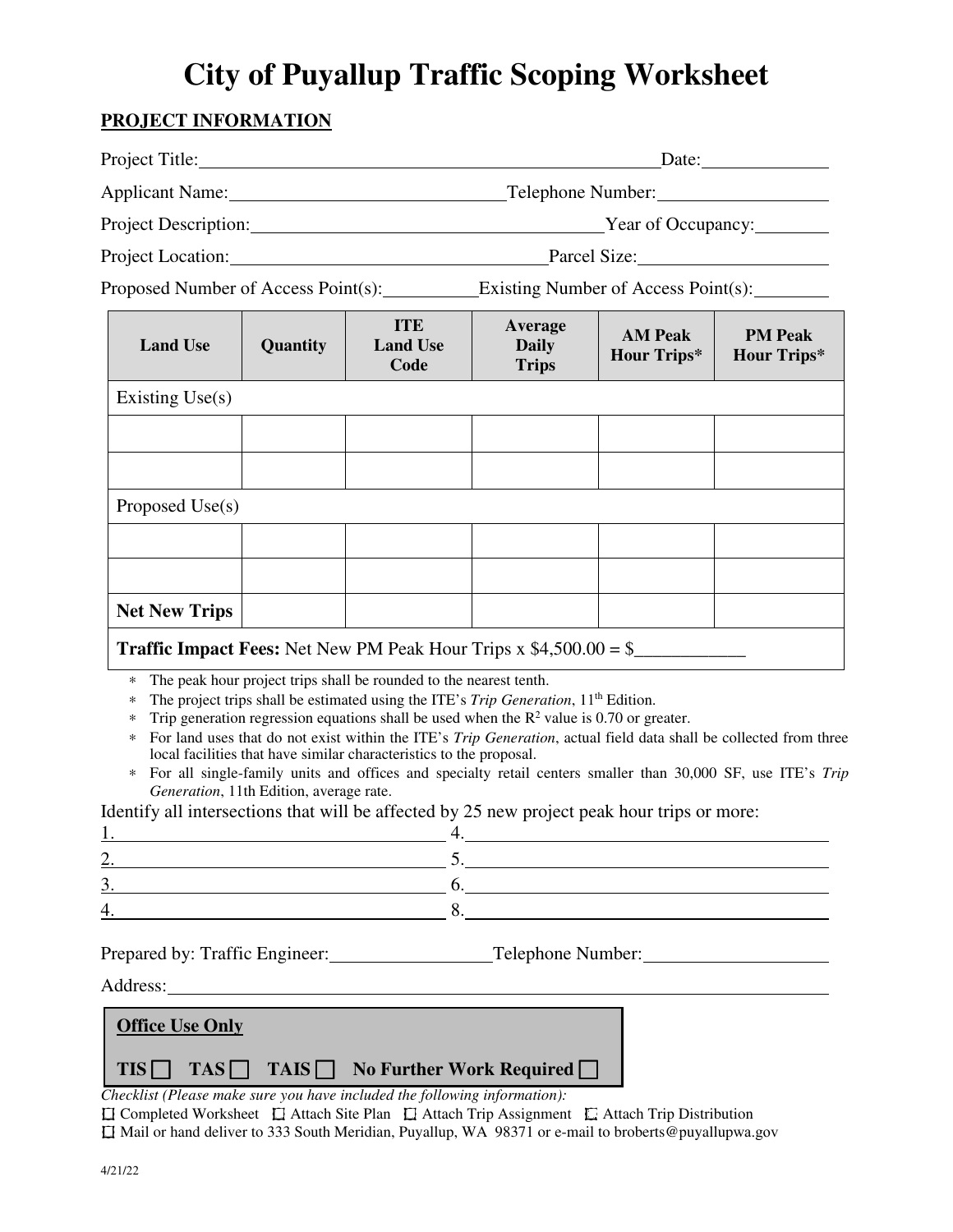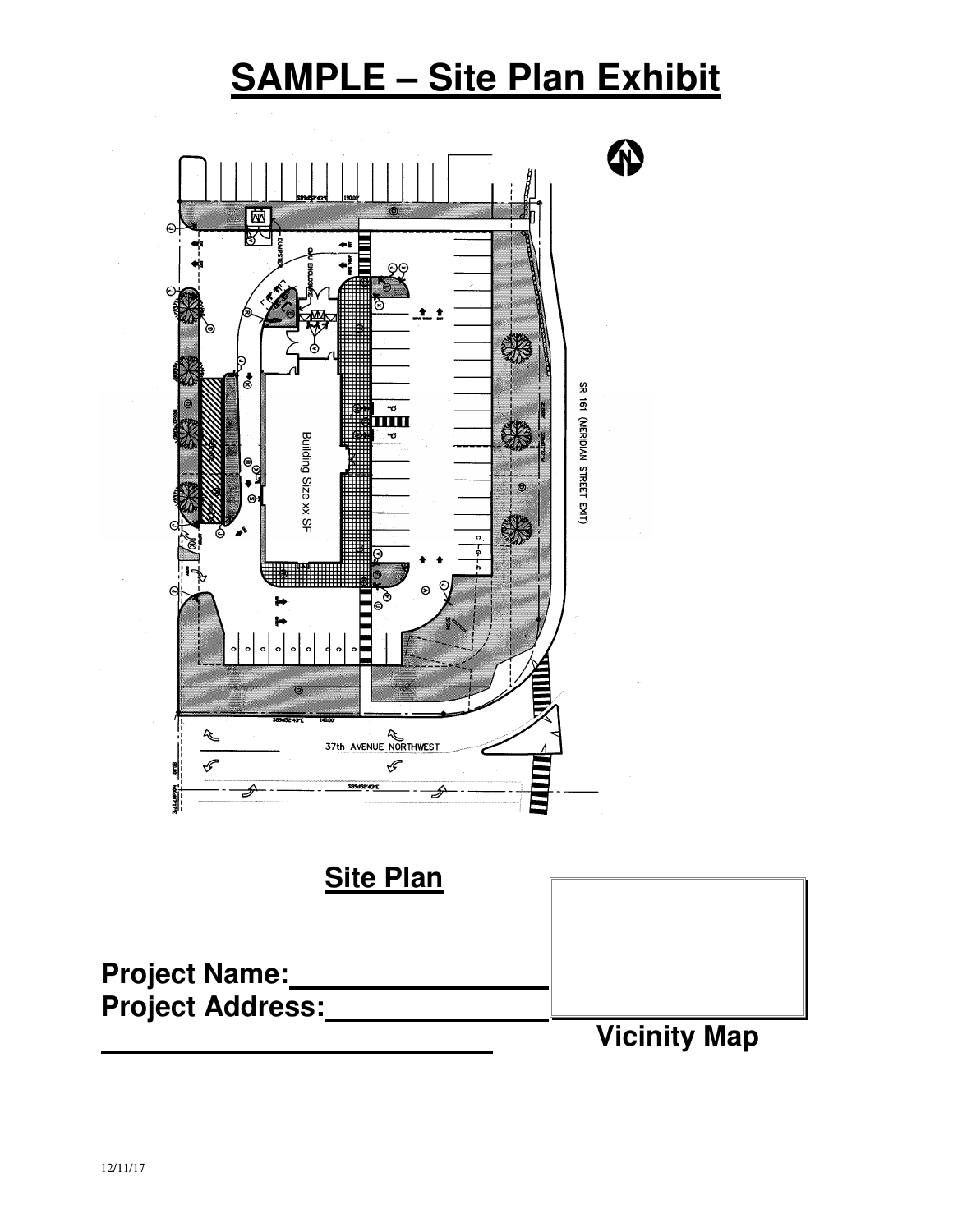## **SAMPLE – Trip Distribution Exhibit**